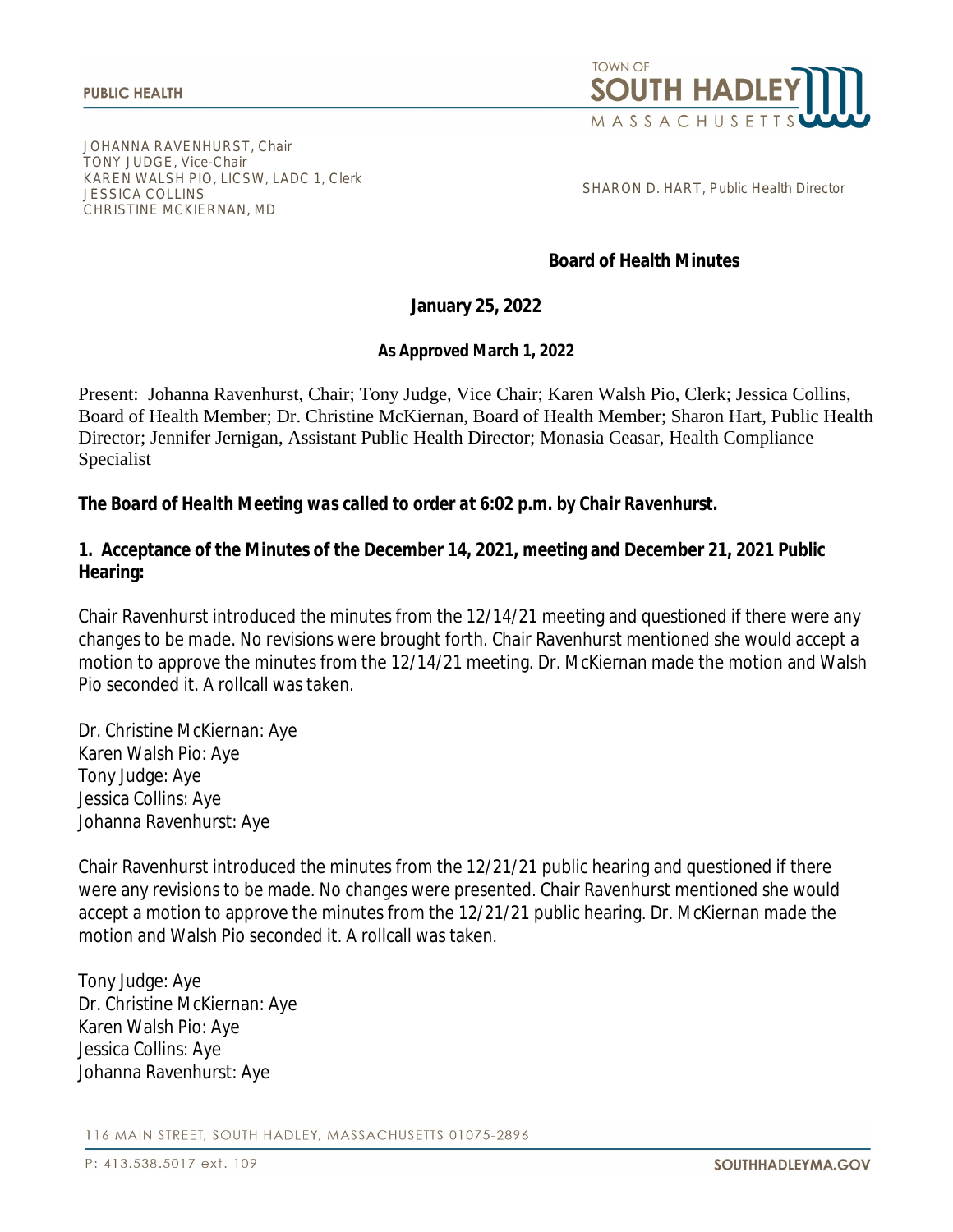

#### **2. Announcements and Open Forum:**

Chair Ravenhurst provided guidelines for Board members interested in distributing supplemental documents amongst the Board to be reviewed in preparation for an upcoming meeting. Moving forward, Board members must submit any attachments ten days prior to a meeting. This is in hopes of having the agenda and the corresponding documents available at the same time. If received after, the documents will be shared verbatim during the meeting.

Chair Ravenhurst verified there were no memos left in the open forum. She noted there were attendees present at the meeting and asked if they had any announcements to bring forth to the Board. No additional announcements or comments were presented.

#### **3. New Business:**

# **(A) COVID-19 Update**

Chair Ravenhurst introduced Director Hart to provide the COVID-19 update. Director Hart shared there were 152 new cases this week with a total of 193 active cases in Town. She worked with the Director of Council of Aging and identified that 25 out of the 152 were over the age of 62. Hart noted that 13 out of the 152 reported cases were for those under the age of 5 years old. Director Hart was notified by the Infection Control Department at Holyoke Medical Center about an additional death.

Director Hart noted that cases numbers were 224 and around 240 cases in previous weeks. The case numbers are on a downward trend similar to last year's case numbers. If following the same curve, there should be a significant decrease in the beginning of February.

Director Hart summarized the new DPH COVID testing option for school Districts. If School Districts choose to elect symptomatic and or pool testing, participants can discontinue contact tracing and the Test and Stay program. Participating School Districts will be provided with rapid antigen tests for staff and students. Hart received confirmation from Mary Walsh that the District is interested in participating in the new testing program.

Director Hart shared that the DPH is moving away from contact tracing. The surveillance systems will be looking to focus on severe outcomes, prevention measures, and vulnerable populations. The extensive case number information will gradually stop. The capturing of every case will end as the Department transitions to establish systems that monitor trends, emergence of new variances, and identification of cases in vulnerable settings.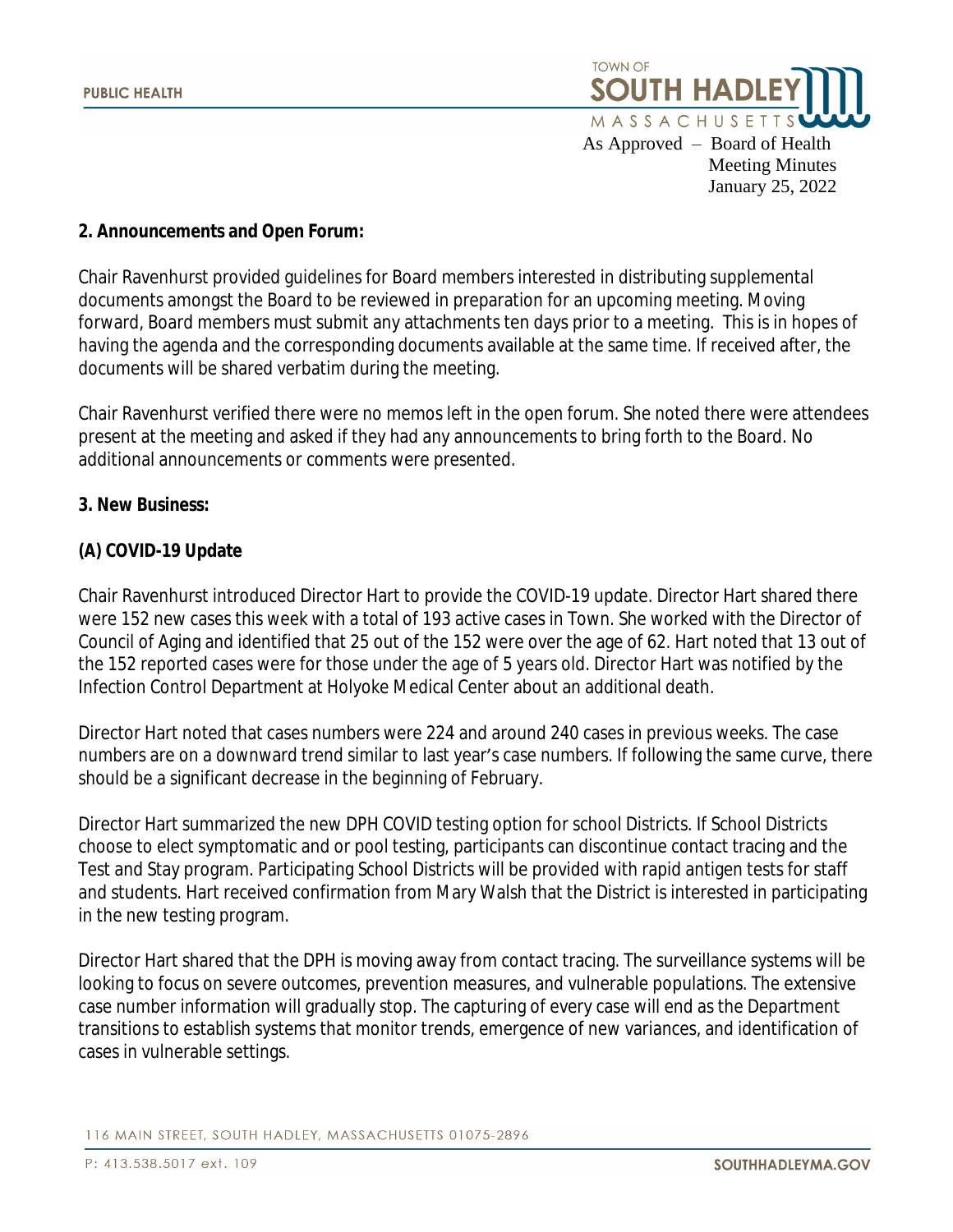

Director Hart clarified that data availability has already started to decrease as the use of the rapid antigen tests increase. The test results from the antigen tests are not reported, the Department only receives case information from PCR tests. Hart shared that she is currently focusing on those under the age of 5 and those amongst the vulnerable population for contact tracing.

Director Hart announced she was awarded a 300,000-dollar Public Excellence grant. The grant will fund two nurses and a grant coordinator to be shared amongst Holyoke, Chicopee, and South Hadley. She recently met with the other two Health Directors and brainstormed potential areas of interest. The group proposed school-based programs that would potentially focus on youth obesity and substance abuse.

Each Town has an opioid/ substance abuse advocacy group that could be partnered with to increase outreach efforts. Currently, the Health Department has been focused on executing daily tasks and mitigating COVID and has not had the opportunity to do additional programming. This grant will provide the opportunity to execute additional initiatives and programming.

Director Hart shared that the grant is currently renewable for 3 years with the potential of being extended further. The Town will get a host fee between 40 to 45 thousand dollars a year. Hart highlighted the importance of the regional partnership as there is speculation that future funding will be distributed to regional groups. Chair Ravenhurst expressed her excitement about the collaborative as the state seems to be moving in the direction of supporting and encouraging regional collaboratives.

# **(B) Mask Mandate- discussion of article and COVID-19 (Christine)**

Chair Ravenhurst introduced analyzing the COVID metrics to review the mask mandate as the next topic. Dr. McKiernan shared the importance of setting definitive standards when considering the lifting of the existing mask mandate. Dr. McKiernan referred to an article from the CDC that summarized metrics used when prevention strategies have been increased to address an increase in community transmission. The following items should be considered: new cases per 100,000, percent positivity, health system capacity, vaccination coverage, and the ability to detect an increase in cases.

Dr. McKiernan presented the DPH data that reflected recent COVID activity in the area. She mentioned the data for both South Hadley and Hampshire County as there are several bordering towns who share access to amenities. Based upon the DPH metrics, South Hadley had 217 cases per 100,000 residents while Hampshire County had 209 cases per 100,000 residents. Both of which exceed the threshold set by the CDC for the greatest risk category, which is 100 cases per 100,00 residents. The percent positivity rates for South Hadley was 12.8 %, while Hampshire County had 11.67%. Both recordings fall into the highest risk category as they exceed 10%.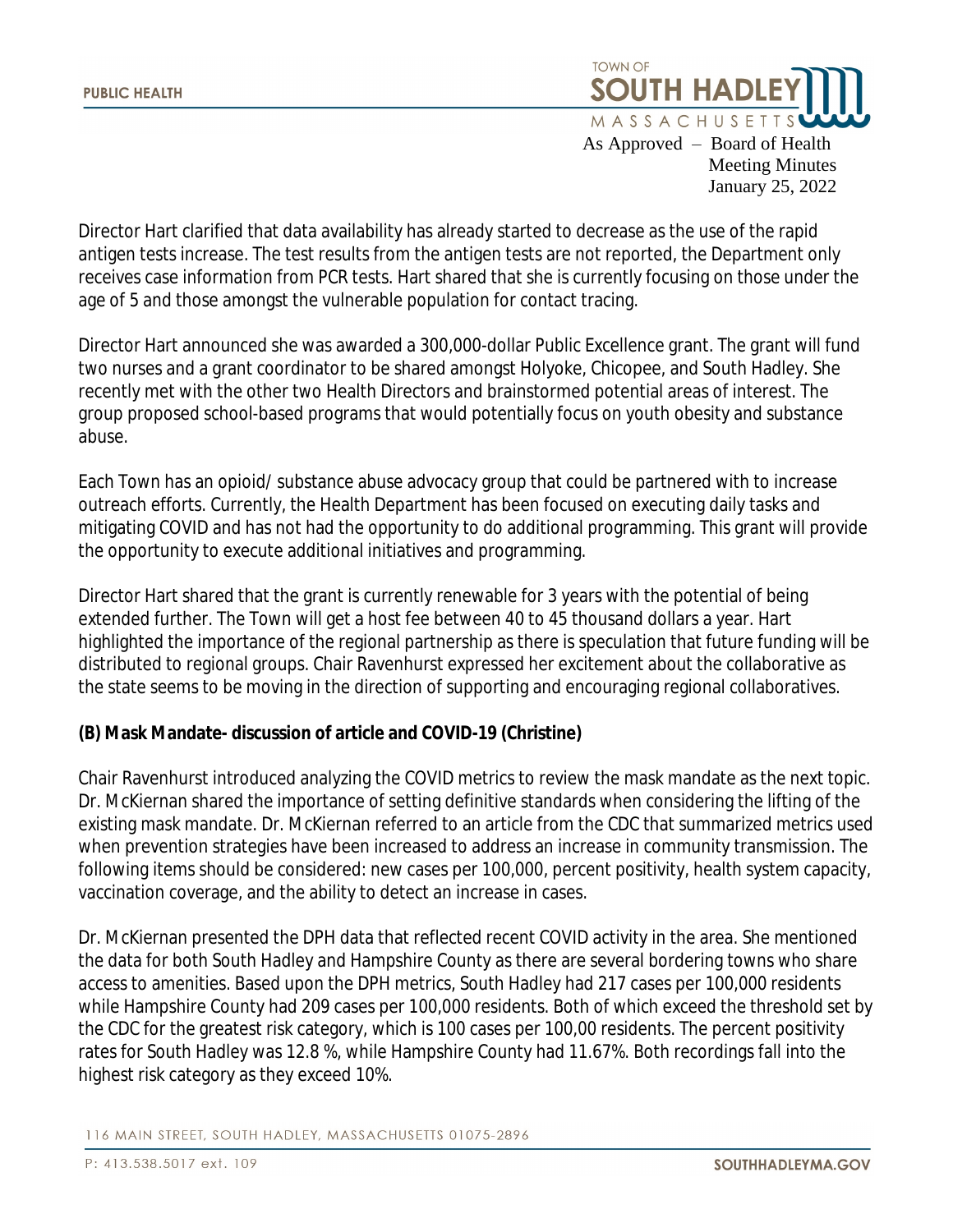

As previously mentioned by Director Hart, the numbers are visibly decreasing and are expected to continue doing so. Dr. McKiernan noted that transmission rates are high, and she would not be in favor of rescinding the mask mandate. The Board members shared the same sentiment and proposed to revisit the metrics in February.

Chair Ravenhurst shared the vaccination rates for South Hadley as 76% of residents having at least one dose and 67% having two doses. Ravenhurst clarified that the State is likely to consider those only who have had a booster as being fully vaccinated. She highlighted that the age groups 16-19 and 23-29 have the lowest rates in the community. Director Hart agreed to verify the details on the wastewater surveillance data collection as a potential resource to analyze.

The Board of Health has also received a compiled list of complaints received by Town Administration with the corresponding response. There have been no additional complaints in the month of January. Judge shared that he has observed widespread compliance amongst residents and businesses regarding the mandate. To summarize, Chair Ravenhurst mentioned that the Board will revisit the metrics in February with the hopes that the rates continue to decrease.

# **(C) Discussion of SHELD response to the Board's questions about Peabody Plant letter sent by Greater Boston Physician for Social Responsibility**

Chair Ravenhurst introduced SHELD's response to the Board's questions regarding the Peabody Plant as the next topic. The Board of Health received a letter from the GBPSR in the Fall requesting the Board of Health to curate a letter requesting an environmental report and health impact assessment be done for the construction of the plant. SHELD is listed as one of the investors in the project. In consideration of drafting up request letter, the Board asked SHELD some additional questions for clarification. Sean Fitzgerald, the General Manager from SHELD answered those questions via e-mail. The correspondence was shared with the Board of Health members.

Chair Ravenhurst shared Mr. Fitzgerald's response on the screen to provide a brief overview to the Board. Dr. McKiernan referenced the presentation given on June 81h 2021 from Sean Fitzgerald in which he provided an overview of the proposed plant construction. The plant is projected to produce less emissions and will only be used a couple of times a year. In Fitzgerald's response he cited previous environmental reports that have been conducted and all areas met the state's standards for protection and welfare. Dr. McKiernan questioned how the plant would impact the people of Peabody. There are existing plants currently operating in the area. Peabody is known to have a vulnerable demographic, with high poverty levels.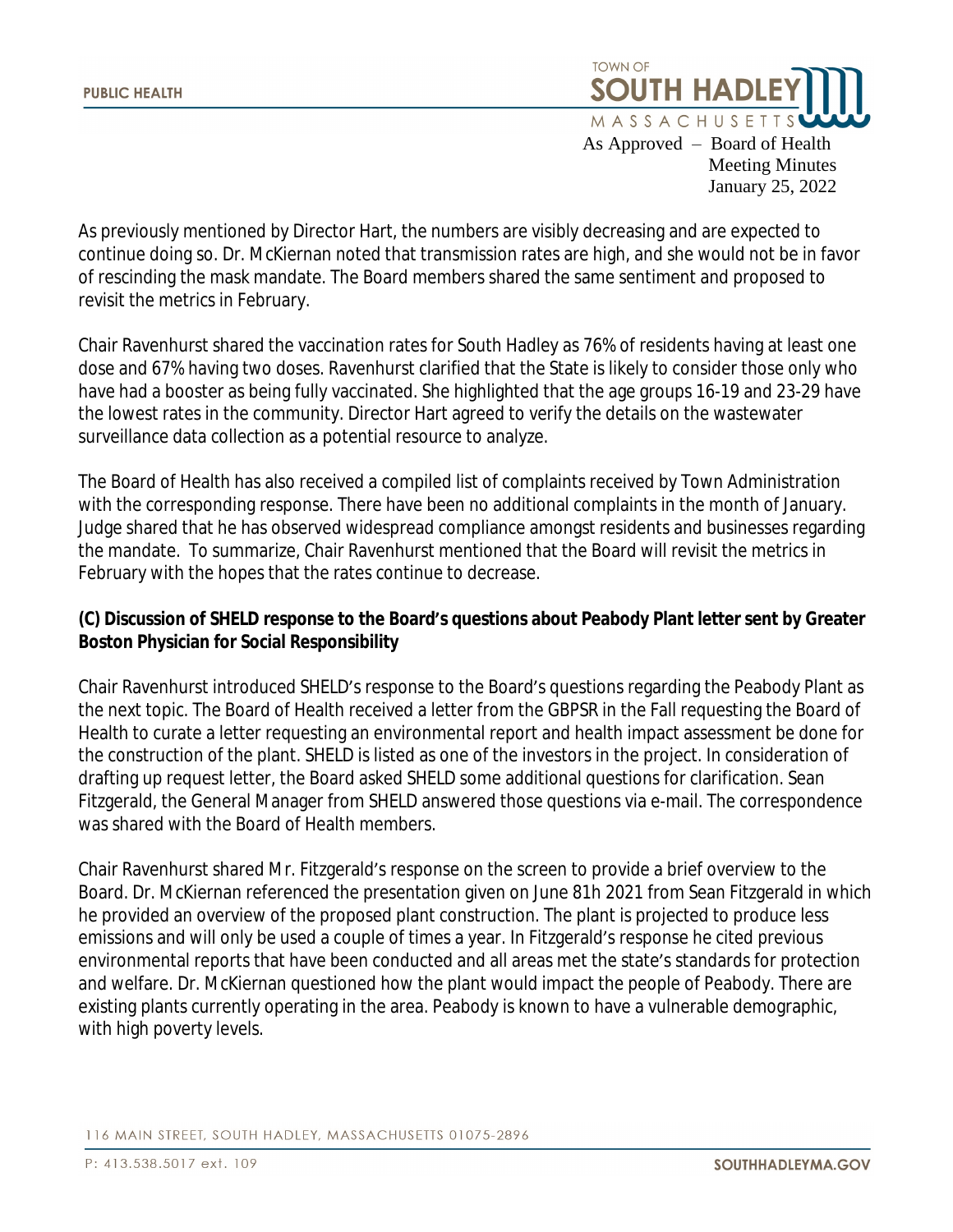

Collins expressed her support for health assessments on such projects as they provide insight on how the residents of that area will be affected by the execution of the project. She also shared that she believed these types of reports and assessments are likely to become required on the State's level. Collins then referenced a situation where the Board of Health worked to protect a local aquifer and there were similar claims of standards being met. She clarified that the letter of request was simply expressing support of having the assessment done and not showing favor or lack thereof for the project. Entities typically oppose of these assessments as they delay the projects. Collins expressed the importance of such reports to identify potential equity compromises associated with the project.

Chair Ravenhurst questioned if the conducting of the assessment will cost SHELD additional money as the project will likely be delayed. She also shared the update she received from the GBPSR. The Board of Health in several Towns have decided to send a letter to the governor requestioning further investigation prior to construction. The participating towns included Peabody, Danvers, Marblehead, Holden, and Wakefield.

Dr. McKiernan questioned how this would differ from the assessments previously done. Collins shared that health assessments typically involve a multi- sector advisory group that identify potential threats and areas of concern associated with the project. It is conducted through an equity lens and provides a platform to hear from the local people. Requests have been made from Board members to get copies of the previous assessments that have been cited as well as the plan approved documents. Collins proposed the possibility of reaching out to local Board of Health in Peabody to get clarity on what information was missing from the previously conducted assessments.

Chair Ravenhurst questioned how this project fell under the South Hadley Board of Health purview, besides SHELD's investment. Collins clarified that the Town should be aware of how its investment is impacting the health of Peabody's residents. Walsh Pio highlighted a lot of discrepancies between the claims from SHELD and GBPSR. The Board members hoped that receiving insight from the Peabody Board of Health and copies of the previous assessments would help clarify this.

Collins mentioned that Senator Jo Comerford has proposed the *Healing Act*, a legislation that focuses on getting health assessments conducted across several sectors prior to doing similar projects. For the next steps, Chair Ravenhurst will follow up with the Peabody local Board of Health to get a current set of concerns regarding the projects and to acquire copies of the assessment reports previously done.

# **(D) Update- Indoor Air Quality Assessment Report for South Hadley High School**

Chair Ravenhurst introduced the update on the indoor air quality assessment report for the South Hadley High School as the next topic. The Board members were interested in getting the status on the measures being taken following the assessment has been received from the state. Chair Ravenhurst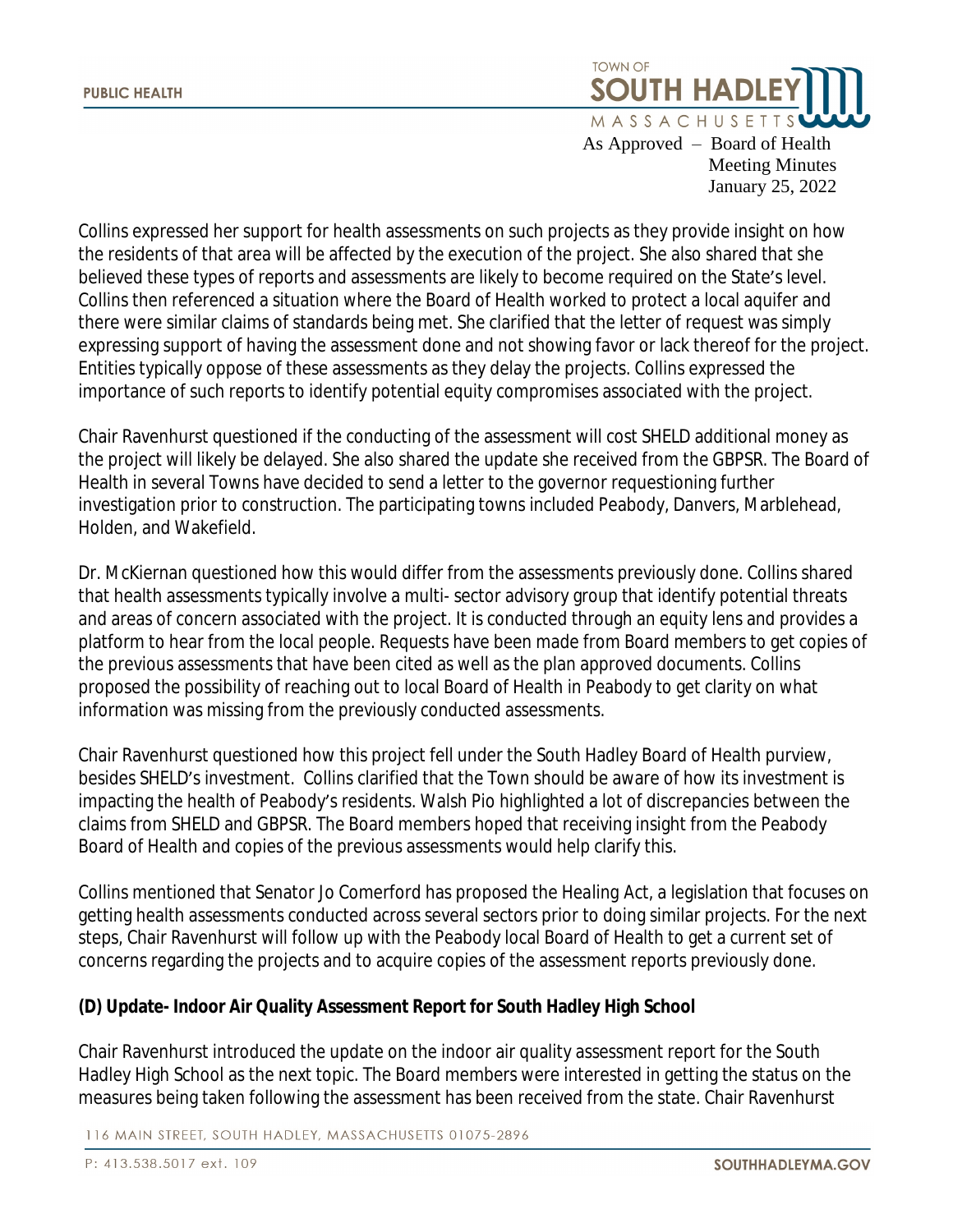

reached out to the Superintendent and associated staff members on an update. Chair Ravenhurst was told that Committees are currently being established to discuss the report and the next steps. There will have to be an extensive discission on the funding and the mitigation of Facilities Management. Chair Ravenhurst is under the assumption that this would fall under the purview of the Selectboard and the School Committee. She then questioned what specific information the Board of Health would want.

Collins shared that she feels as though things are shifting in a different direction. Sectors that have previously operated in solitude will now collaborate with other entities on situations that overlap into different subject of interests. It has been demonstrated with COVID, that the School Committee values insight from the Board of Health. This insight could be in the form of presenting data and offering recommendations. The Board of Health should be informed on the measures being taken despite it not being within its direct jurisdiction.

Judge expressed the importance of evaluating the School's preventative and maintenance plan to ensure that the health and well- being of the students and faculty are not being compromised. Health threats at the local High School are well within the oversight of the Board of Health. The Board of Health should express their approval or dissatisfaction with the proposed remedies within the plan. The action plan should also be considered time sensitive as the weather will shift and provide unfavorable conditions for mold.

The Board of Health has been proactive in addressing this matter by coordinating the indoor air assessment with the State. Chair Ravenhurst agreed the Board should stay in touch with the School Committee in relation to receiving updates on the plan but felt that the Board of Health did not need to weigh in on funding and mitigation strategies. Dr. McKiernan expressed the importance of the Health Department being involved to ensure that the appropriate standards are being met in the plan. Director Hart suggested that the Board of Health request a priority list and progress report on the actions being taken from the Superintendent and School Committee.

In conclusion, Chair Ravenhurst agreed to reach out to both the Supernintendent and School Committee regarding updates on the preventative plan as well as to make this topic a recurring monthly agenda item to be reviewed on a regular basis.

# **(E) Update- South Hadley Drug & Alcohol Prevention Coalition (Karen)**

Chair Ravenhurst introduced an update on the South Hadley Drug & Alcohol Prevention Coalition as the next topic to discussion. Walsh Pio shared that the work of the Coalition has been delayed by COVID-19. The alcohol compliance checks have been postponed to March and the High School Cotillion dance has been rescheduled to a date not yet determined. The Coalition typically conducts a lot of outreach programming in preparation of the dance. The Coalition will be informed later this month if they have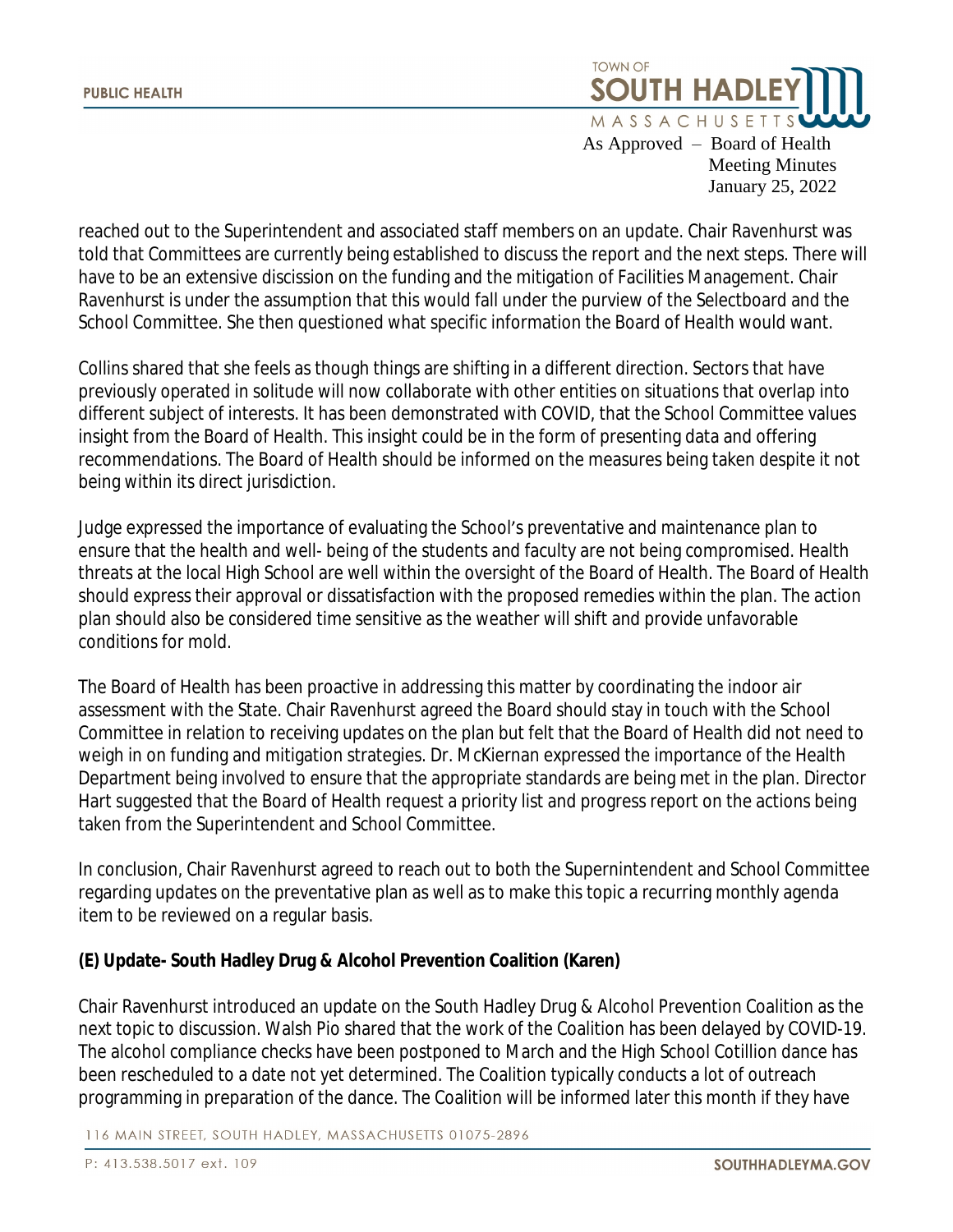

been awarded a grant to purchase two more vape detectors from the District Attorney's office. This would be in addition to the two detectors given to the Coalition by the Board of Health.

The School social worker will be hosting a webinar on February 6, 2022, regarding online safety for caregivers. Walsh Pio shared she would be willing to forward Board members the flyer with additional information pertaining to the event. On April 7, 2022, the Safe School Summit will be held with the option of being virtual if necessary. The summit is an annual event that discusses various elements that contribute to the safety in the school environment.

The High School has a new peer leader and senior class advisor. The peer leaders have been working on the *Sandy Hook Promise* initiative which targets adolescent mental health. Walsh Pio also noted that the Coalition is currently operating in its 8<sup>th</sup> year out of its 10-year grant. Collins proposed utilizing some of the Public Excellence grant to advocate for youth mental health. Walsh Pio expressed her interest in youth mental health, as mental health issues are often tied to substance abuse. The Coalition has done work with suicide prevention and has made collaborative efforts with peer leaders in the past.

Collins shared she had learned about a new tobacco product being sold in small businesses recently at a Tobacco Control Meeting. The product comes in a clear container mimicking a test tube. The test tube has crushed up tobacco leaves that has been mixed with other ingredients. The container is not labeled and is sold discreetly. Director Hart attested to the challenges faced as new tobacco products emerge. The Board of Health must stay updated on new products and think of ways to skillfully curate regulations that will target the emergence of new products. Hart shared that the product in question maybe known as Fronto King, which is crushed flavor enhancer. The Town of South Hadley has banned the sale of flavored tobacco products.

# **4. Set Next Meeting Date- (TBD) at 6:00 p.m. Virtual using Zoom**

The virtual meeting was set for Tuesday March 1<sup>st</sup>, 2022, at 6p.m.

# **5. Adjourn Meeting**

The meeting was adjourned at 7:31 p.m.

Respectfully submitted,

Monasia Ceasar